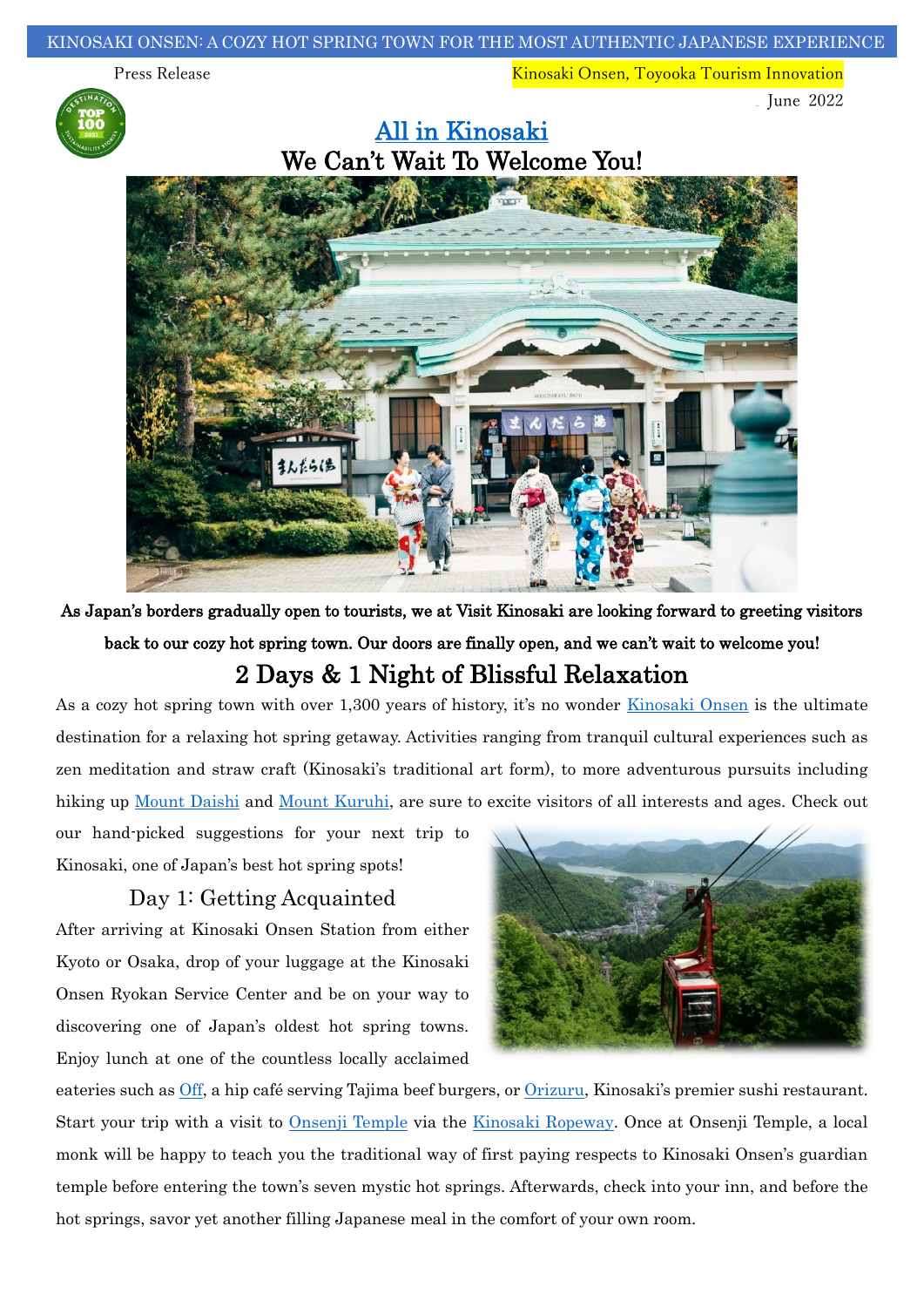KINOSAKI ONSEN: A COZY HOT SPRING TOWN FOR THE MOST AUTHENTIC JAPANESE EXPERIENCE



## Day 2: Crafts and Baths

After a hearty breakfast served in your accommodation's room and checking out, wave goodbye to your hosts and walk over to Kamiya Mingei, the workshop of one of only 4 craftsman who practice the art of straw craft. Exclusively found in Kinosaki Onsen, straw craft involves cutting colored pieces of wheat straw and cutting them into shapes to create unique and detailed works of art. Mister Kamiya, the owner of Kamiya



Mingei, will be there to guide you through creating [your very own](https://visitkinosaki.com/tour-packages/traditional-straw-craft-box-creation-activity-with-take-home-memento/) 

## [designed keepsake box.](https://visitkinosaki.com/tour-packages/traditional-straw-craft-box-creation-activity-with-take-home-memento/)



Examples of box designs

After creating your straw craft box, enjoy one last round of soaks in Kinosaki's hot spring baths. In addition to the seven [public hot springs,](https://visitkinosaki.com/about-kinosaki/the-7-mystic-onsen/) it is also recommended to try soaking your feet in some of the town's free [footbaths](https://visitkinosaki.com/things-to-do/foot-baths/) while waiting for your train back to Osaka or Kyoto.



## See you at the hot springs!

 \*For inquiries regarding this press release\* tel. (+81) 0796-21-9002 website: [visitkinosaki.com](https://visitkinosaki.com/) Toyooka Tourism Innovation Point of Contact: Danielle Leveille (info@toyooka-tourism.com)